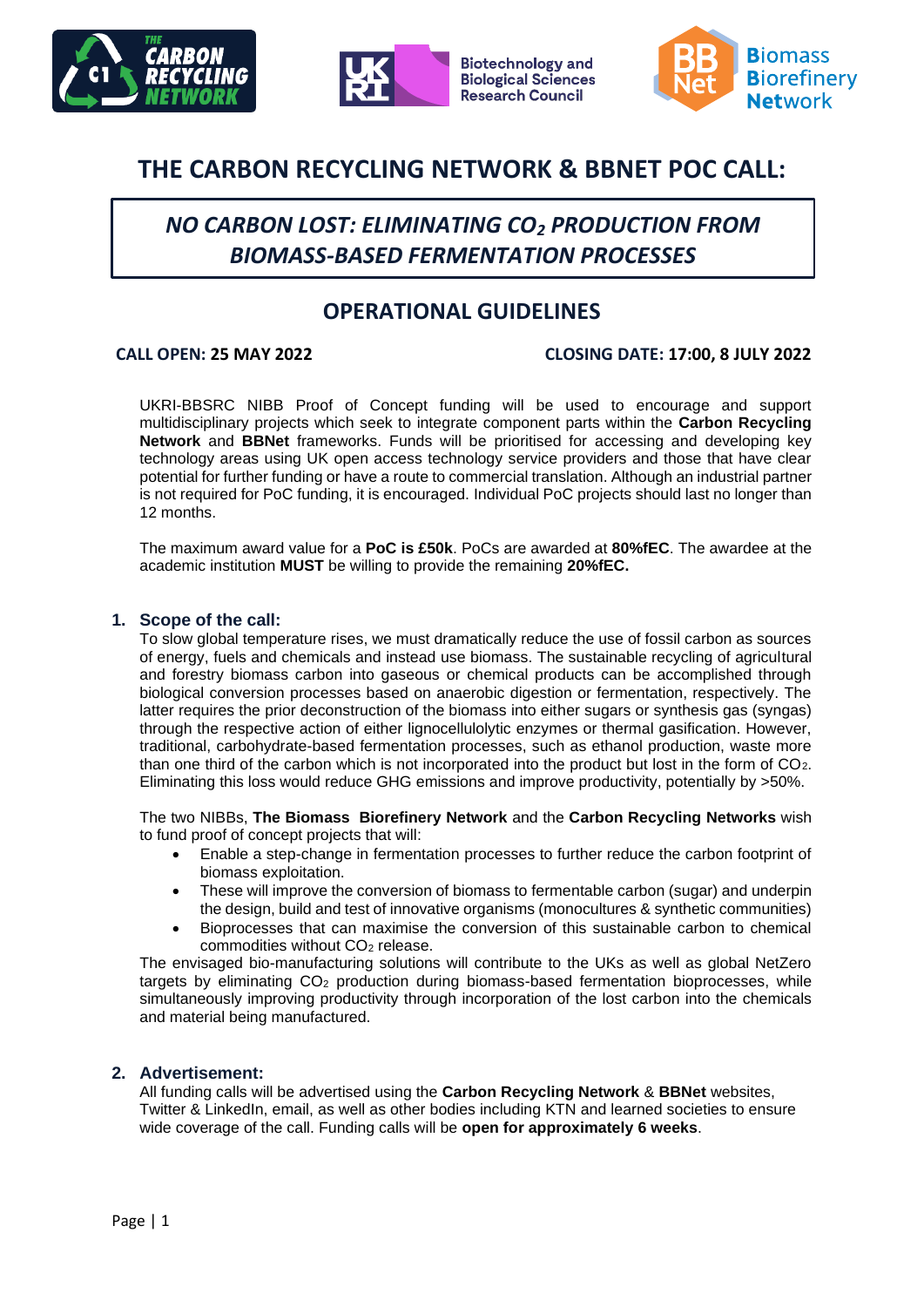#### **3. Funds and Scale of the Award:**

The Carbon Recycling Network and BBNet are pleased to be working together on this call and will fund projects up to **£50k - PoCs are awarded at 80%fEC**. The awardee at the academic institution **MUST** be willing to provide the remaining **20%fEC**. We anticipate that at least 4 projects will be funded in this round, subject to them meeting the criteria thresholds for funding.

Projects are encouraged to have some financial support from industry; this can be a cash contribution or in-kind funding. Industrial support should be from a company with a research or manufacturing base in the UK.

All applications will be reviewed and assessed by the Carbon Recycling Network and BBNet (in a joint assessment panel). It is anticipated that awards will be announced in September 2022

#### **4. Criteria:**

The Carbon Recycling Network and BBNet criteria for funding:

- Applicants are members of both the Carbon Recycling and BBNet Networks this includes any industrial partners.
- Proposals must contain a clear and concise plan with well-defined objectives and deliverables.
- Proposals must contain a clear plan for following-up and progressing the work/ technology development beyond the initial scope of the PoC proposal.
- Proposals must include a plan for establishing value and demonstrating impact from project deliverables.
- Proposals must be a proof of concept and good value for money.

#### **5. Eligibility:**

Funding is available for current **the Carbon Recycling Network and BBNet** members, who are eligible to receive BBSRC funding [\(https://bbsrc.ukri.org/documents/grants-guide/\)](https://bbsrc.ukri.org/documents/grants-guide/)

Up to 20% of PoC project value can be subcontracted to industry to buy a service or to an SME to facilitate involvement. However, PoC funding will be counted as De minimis aid and so Industrial partners need to ensure that by accepting involvement, they are not in breach of De minimis aid rules [\(https://www.gov.uk/state-aid\)](https://www.gov.uk/state-aid).

#### **6. Application Form:**

The application form will comprise a maximum of eight-pages (Ariel Font 10, single space, minimum of 2 cm margins), and detail the:

- (i) People and Organisations Involved
- (ii) Executive Summary
- (iii) Track record of Applicants
- (iv) Background & Description of Proposed Research
- (v) References
- (vi) Relevance to **the Carbon Recycling Network and BBNet**
- (vii) Gantt Chart
- (viii) Impact
- (ix) Public Summary
- (x) Data Sharing
- (xi) Justification of Resources
- (xii) Predicted Breakdown of Cost.

Applications must be accompanied by a **brief 1-page CV** from **ALL applicants** and any coapplicants, together with a 1-page description of the combined capabilities and facilities available in the organisation/s.

#### **7. Application Process:**

Applications should be submitted on the application form as a pdf document by email to **Network Manager** [louise.dynes@nottingham.ac.uk:](mailto:louise.dynes@nottingham.ac.uk) all applications will be acknowledged within three working days. The Network Manager will also be the main point of contact for this fund. BBNet and The Carbon Recycling Network Management Board members will have access to all applications.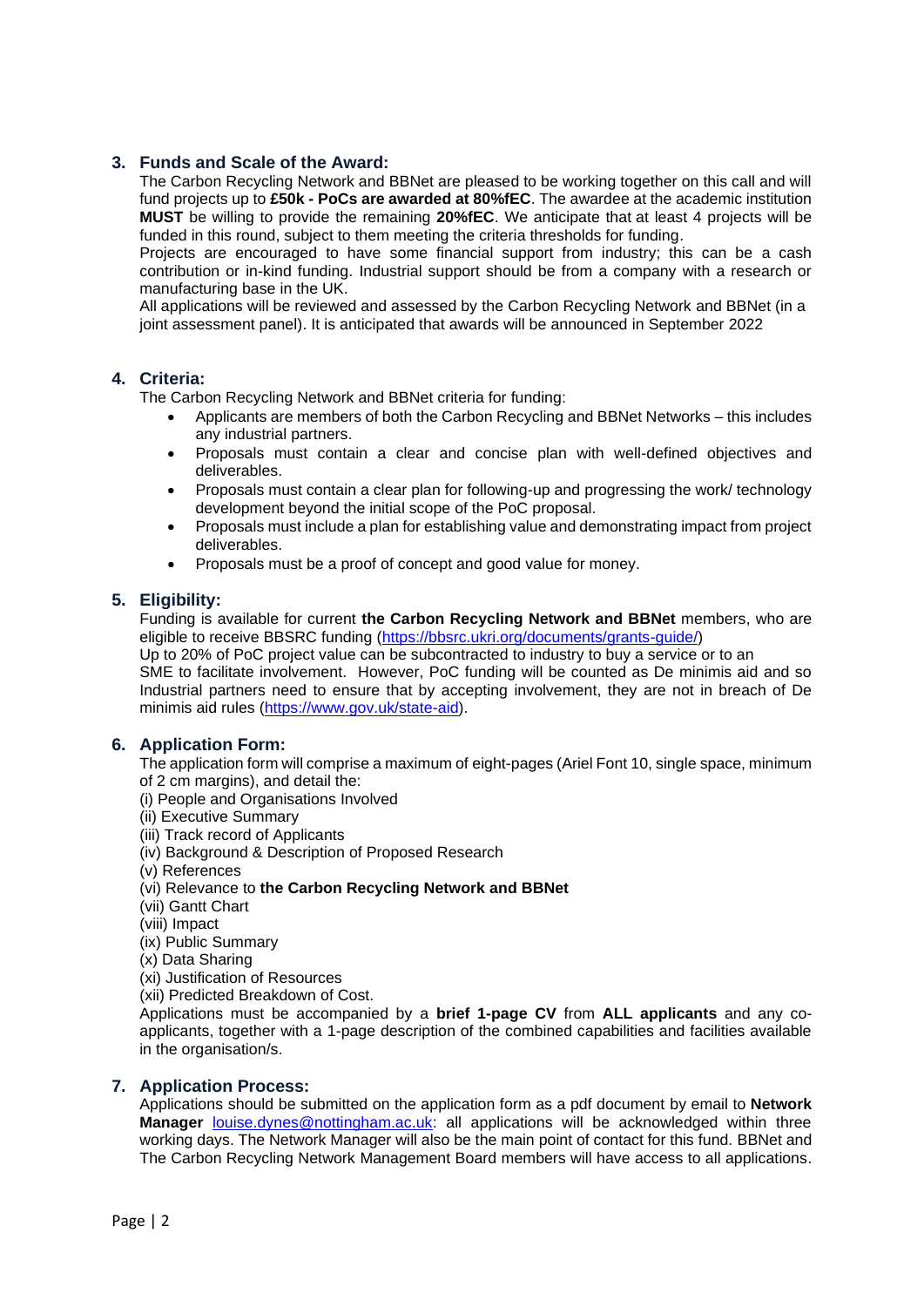All information submitted will be held in strictest confidence between the two Network's Management Boards.

#### **8. Evaluation Process:**

The Network Managers will check the application meets the criteria and has the required information. If there are any problems the Network Managers will contact the applicant to request further information, however if this cannot be easily remedied (within three working days) then the application will be returned to the applicant. -

The Network Managers will then process the application recording specific information: date received, further information requested, whether the application requires Management Board (MB) review, whether external review is required, which MB members have been allocated to review and introduce the application at the MB meeting and a conflict-of-interest register. Details of the current MB membership can be found on both websites: <https://carbonrecycling.net/about/#panel4> & [https://www.bbnet-nibb](https://www.bbnet-nibb/)

All applications will be reviewed by a panel formed by the two management boards; however, all applications will be available for them to read in advance of their presentation to the MB meeting if they wish to. Any MB member who has a conflict of interest (or has a reason for not reviewing the application such as involving an industrial competitor) must decline discussion of that particular application. MB members will have **at least two weeks** to review the applications, at the end of this time a score must be submitted to the Network Managers.

Proposals will be introduced at meetings, discussed by the MB and ranked by the following criteria:

| <b>Criteria</b>                                            | % contribution of<br>total score |
|------------------------------------------------------------|----------------------------------|
| <b>Quality of Science</b>                                  | 30                               |
| Relevance of application to The Carbon Recycling Network & | 15                               |
| <b>BBNet scope</b>                                         |                                  |
| Industrial relevance and pathway to impact                 | 20                               |
| Economic, environmental and social impact                  | 15                               |
| Project management                                         | 10                               |
| Value for money                                            | 10                               |

For each criterion, proposals must score **60% of total marks** allocated.

The MB will be able to award proof of concept funds in tranches of up to £50k; they will have a good degree of flexibility in the decisions made so that, at the MB's discretion, an application could for example, be part funded.

Within the week following the MB meeting, the Network Managers will request BBSRC's funding approval for their shortlisted projects. Once funding approval has been granted, the PI applicant will be notified. Applicants who are unsuccessful will be informed promptly and the Network Managers will pass on specific feedback if the review panel makes this available. We will not offer comprehensive feedback on proposals submitted.

Independent external review of proposals will be sought if the area of application is not within the expertise of the Board. External reviewers will be asked to evaluate the proposal and invited to submit a detailed commentary. The commentaries will be made available to all MB members and review will proceed as described above. In the case of conflict of interest, the MB member will not receive the written reviews.

#### **9. Payment of Awards:**

Consortia of applicants will need to have signed agreements in place prior to funded projects commencing; the Network Managers will check this is the case. The Universities of Nottingham or York will provide a simple contract for the awardee, assigning all rights to the awardee's University or consortium but requiring funds to be spent as detailed on the application and reports on progress to be sent to the Network**. Funds will be transferred at 80% fEC from the BBSRC to The Universities of Nottingham or York in arrears on final project costs once a project has**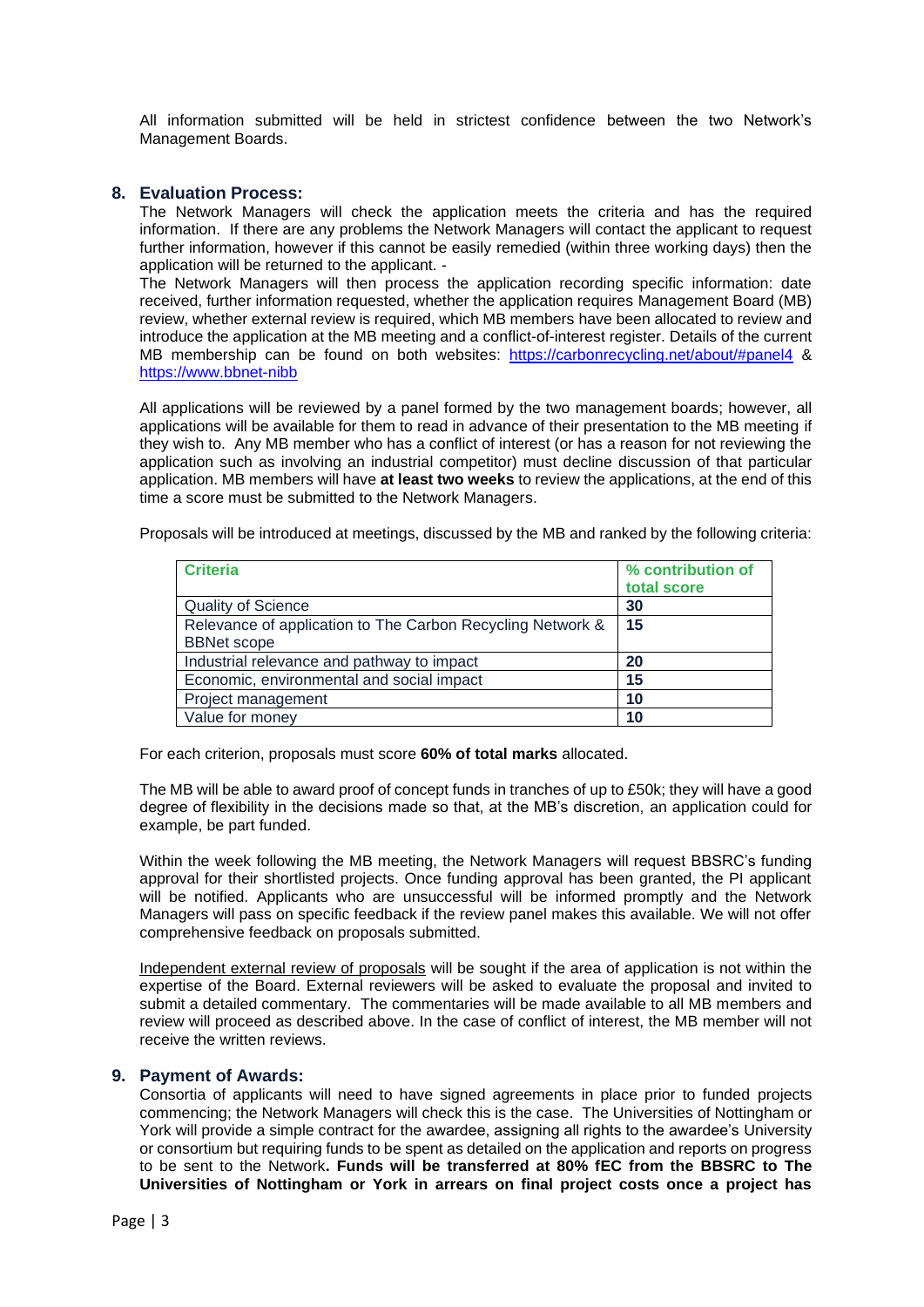**completed.** The Universities of Nottingham or York will then pay invoices once the final report is approved by the each Execute Group (EG). The Universities of Nottingham or York will then transfer funds to the awardee.

#### **Note on release of funds**

Successful applicants will be informed via email and an electronic award letter will be sent to the PI and it is their responsibility to inform and circulate it to the institution's awards/ research office. Please note that while the call is joint once each network has agreed to fund a project subsequent processes and procedures will follow the specific guidelines for that individual network.

#### **10. Carbon Recycling Network Monitoring, Reporting and Finances:**

At the end of award, a **final report** on results against objectives will be submitted to the Network Manager within **one calendar month**. The Report will detail the: the work that was undertaken, he Outcome(s)and the Next Steps. Grantees are also required to provide, by email to the Network Manager, the following documents:

- Financial Expenditure Statement (template available from the Network Managers). However, the Carbon Recycling Network will not require receipts to be submitted, although these must be kept, as they may be required for possible future audits.
- A 500-word public summary of the work which may be published at the **Carbon Recycling Network** website.
- Grantees will be expected to give an oral presentation at the next appropriate annual scientific meeting and required to make a "summary/case study" slide for the **Carbon Recycling Network** website.

The grantee's host institution will follow their standard procedures for financial accounts. The EG will approve the final reports. In the case of conflict of interest, the MB Chair or senior nominee will review such reports.

### **11. BBNet Monitoring, Reporting and Finances:**

At the end of the project, grantees are required to provide, by email to the Network Manager, the following documents:

- A final report (template available from the NIBB Manager), setting results against objectives.
- A 1-page case-study including at least one picture (template available from the NIBB Manager).
- Financial Expenditure Statement (template available from the NIBB Manager). However, BBNet will not require receipts to be submitted, although these must be kept, as they may be required for possible future audits. The grantee's host institution will follow their standard procedures for financial accounts.
- **Invoice**

All reports will be checked by the Network Manager. The EG will approve the final reports and the MB will have access to them. In the case of conflict of interest, a MB member will review such reports

#### **12. Conflict of Interest Guidance:**

In cases of conflict of interest, there are specific alternatives to the stated guidance – these are referred to throughout the document.

Examples of a conflict of interest include:

- Employed by the same institution as the applicant(s)
- Actively involved in research collaborations with the applicants(s)
- Working closely with the applicant(s), for example as a co-author or PhD Supervisor, or has worked closely in the last 4 years
- Holding a current position on the governing body of, or an honorary position within the institution(s) of the applicant(s). In receipt of personal remuneration in excess of £5,000 per annum from the applicant's organisation
- Personal/family relationship with the applicant(s)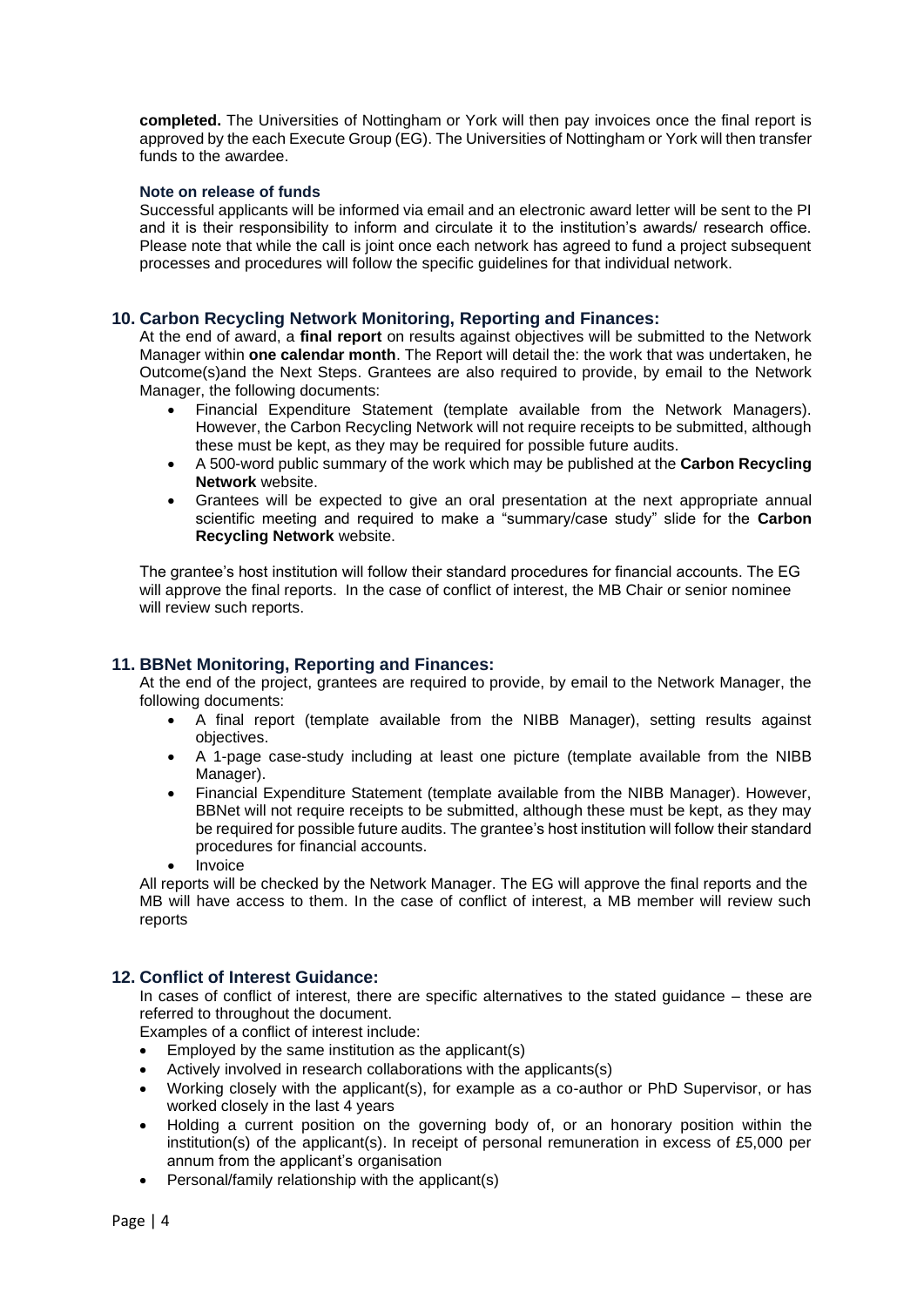**Any reviewer with a conflict of interest will declare it and will not participate in the review of that application and during the review panel they will leave the room. They may be present for final discussion of the ranking list (unless they are named applicants on the application). In addition, reviewers may declare a conflict of interest if they consider the area of research to be too close to their own interest. In this case they may recuse themselves from review and all discussions of the project.**

#### **13. Data Protection Regulations:**

Please be aware that copies of proposals will be made available to the PoC Assessment Committee (members of the Management Board and external "co-opted") who will use information provided in the application for processing the proposal through assessment, the award of any consequential grant, and for the payment, maintenance and review of the funds. Funding comes from UKRI-BBSRC, so to meet the Research Councils' obligations for public accountability and the dissemination of information, non-confidential details of awards may also be made available on the Research Councils' websites and other publicly available databases, and in reports, documents and mailing lists. Be assured however, that all parties involved in PoC assessment and monitoring have to sign a confidentiality undertaking and any conflicted parties (i.e. members of the Assessment Committee) will not have access to confidential information regarding the proposals they are conflicted over. Information on all applications is added to the UKRI-BBSRC's database. UKRI-BBSRC will use this information for research related activities including, but not limited to, transfer of POC funds, statistical analysis in relation to evaluation of the UKRI- BBSRC NIBB, study of trends and policy and strategy studies. To meet the Research Councils' obligations for public accountability and the dissemination of information, non-confidential details of awards may also be made available on the Research Councils' websites and other publicly available databases, and in reports, documents and mailing lists.

#### **14. Acknowledgement:**

Any publications should acknowledge support as follows '*We acknowledge that The Carbon Recycling* **Network, a** *UKRI-BBSRC grant BB/S009833/1 & BBNet, a UKRI-BBSRC grant BB/S009779/1 supported this project through a joint POC call'*.